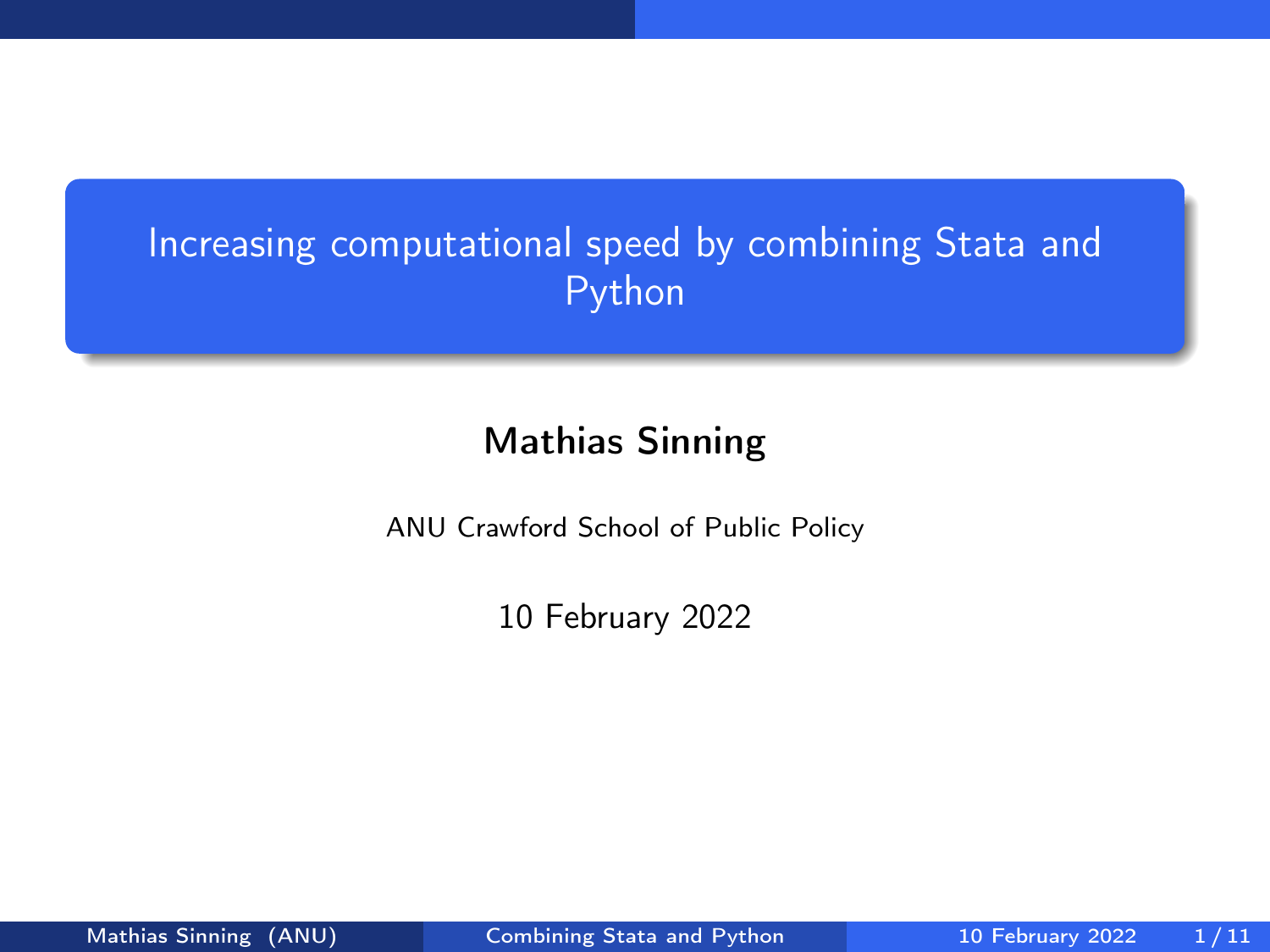### PyStata

- Stata provides two ways for Python and Stata to interact:
	- In Stata 16 or higher, Python can be used as part of a running Stata session (Python integration)
		- You can embed and execute Python code interactively or in do-files and ado-files
	- In Stata 17 or higher, Stata can be used in a standalone Python environment (Python package: pystata)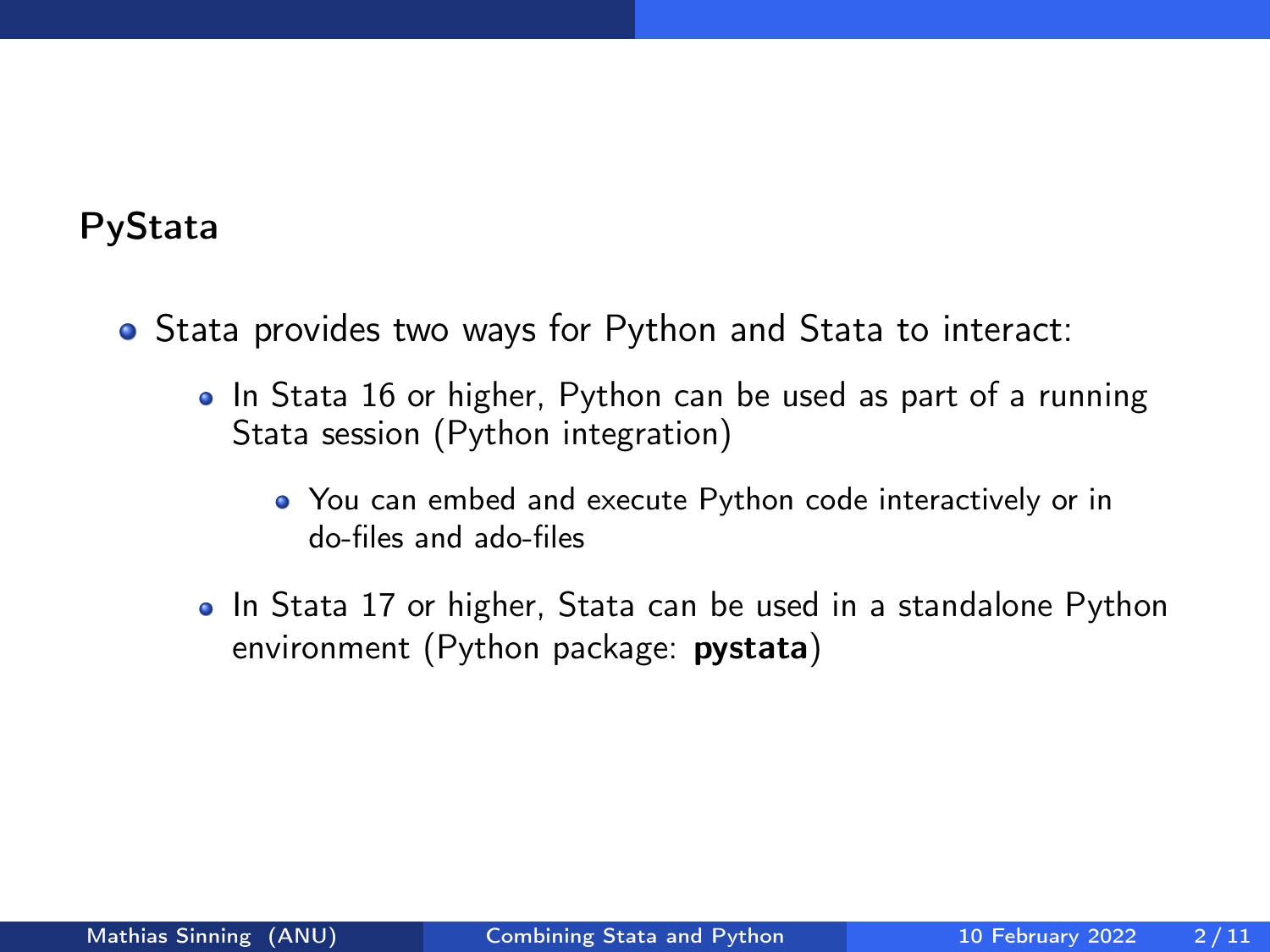### Application: Kendall's  $\tau$  (Kendall, 1938)

For any two pairs of ranks  $(x_i, y_i)$  and  $(x_j, y_j)$  of one variable pair (*varname*<sub>1</sub>, *varname*<sub>2</sub>),  $1 \le i, j \le n$ , where *n* is the number of observations, define them as concordant if

$$
(x_i-x_j)(y_i-y_j)>0
$$

and discordant if this product is less than zero.

Kendall's score *S* is defined as *C* − *D*, where *C* (*D*) is the number of concordant (discordant) pairs. Let  $N = n(n-1)/2$  be the total number of pairs, so  $\tau_a$  is given by

$$
\tau_a = S/N.
$$

**•** Formula can be adjusted to account for ties  $\rightarrow \tau_b$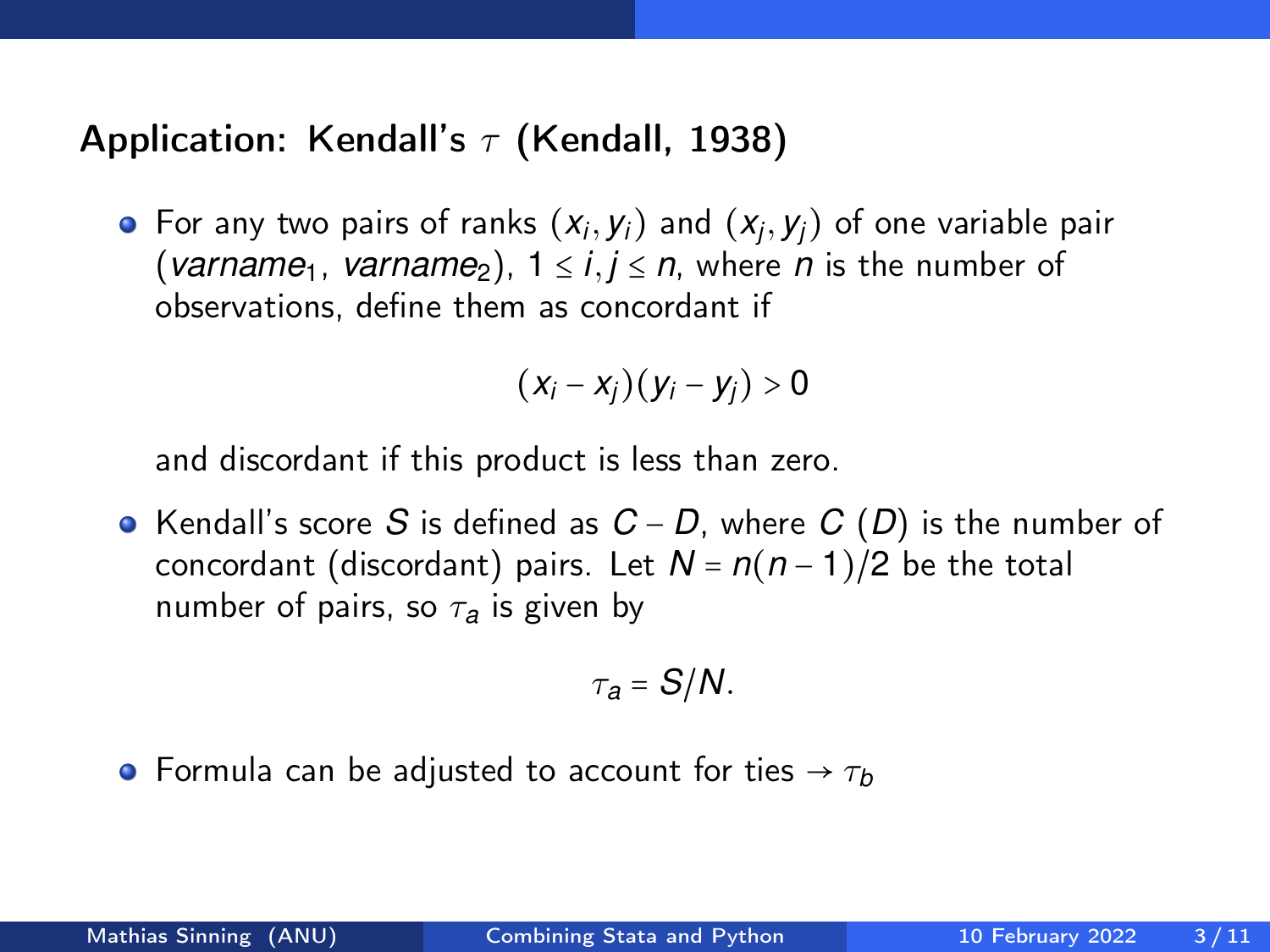## Example: Perfect positive rank correlation

| Candidate |    | Interviewer 1 Interviewer 2 Concordant   Discordant |    |  |
|-----------|----|-----------------------------------------------------|----|--|
|           |    |                                                     |    |  |
| R         | 2  |                                                     | 10 |  |
|           |    |                                                     | q  |  |
|           |    |                                                     | 8  |  |
| F         |    |                                                     |    |  |
|           | Բ  |                                                     |    |  |
| G         |    |                                                     |    |  |
|           | Զ  |                                                     |    |  |
|           |    |                                                     |    |  |
|           | 10 | 10                                                  | 2  |  |
|           |    |                                                     |    |  |
|           | 12 | 12                                                  |    |  |
|           |    | <b>Totals</b>                                       | 66 |  |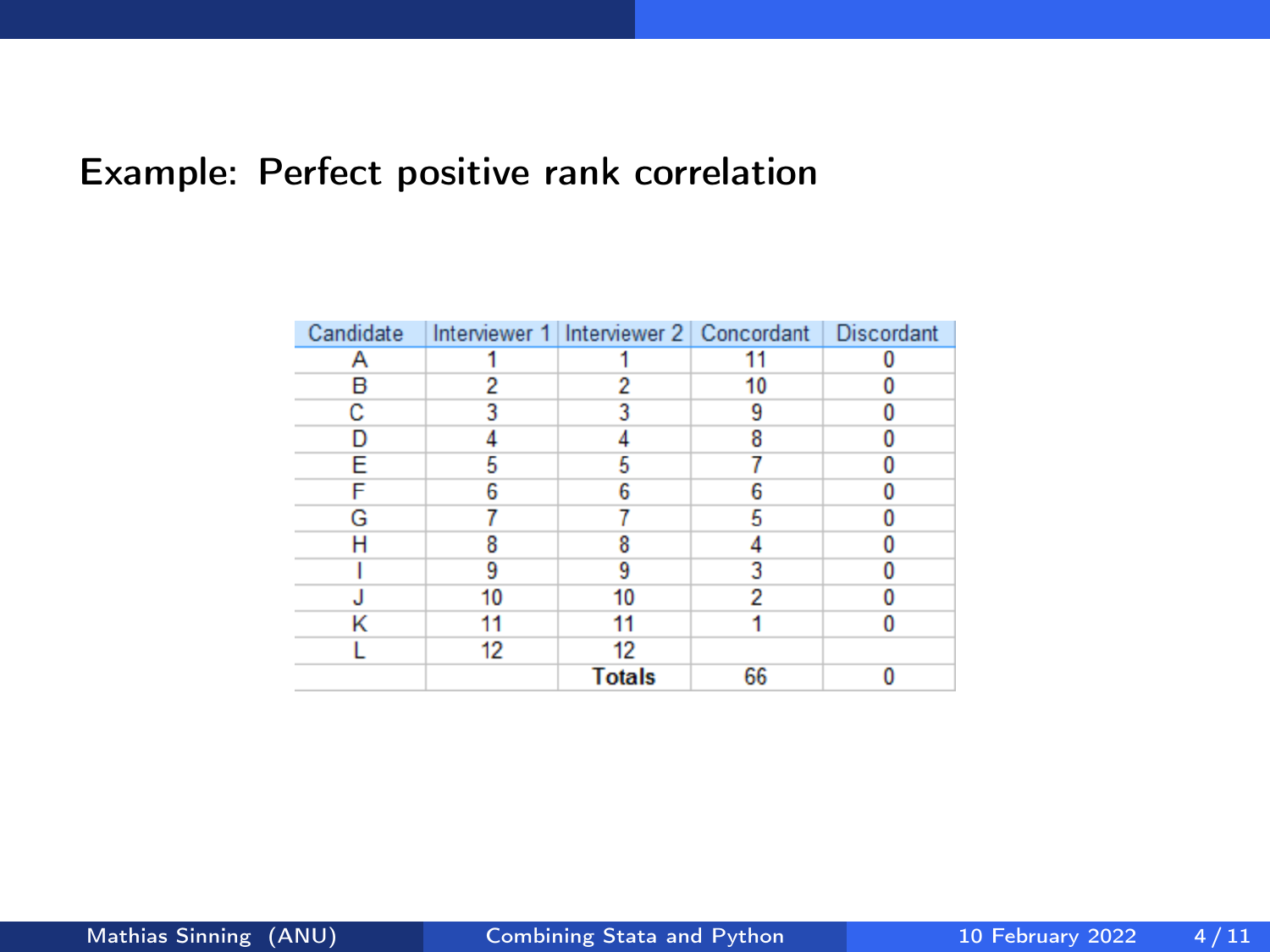## Sorting algorithms

- Different sorting algorithms have different running times Example: Look for a word in a dictionary
- Algorithm 1
	- Start at the beginning and go through word by word  $\rightarrow O(n)$
	- Look for *n* words in a dictionary  $\rightarrow O(n^2)$
- Algorithm 2
	- 1. Open the dictionary in the middle and check the first word
	- 2. Decide whether to look in the right or the left half
	- 3. Divide the remainder in half again, and repeat step 2 until you find the word you are looking for  $\rightarrow O(\log_2 n)$ 
		- Look for *n* words in a dictionary  $\rightarrow O(n \log_2 n)$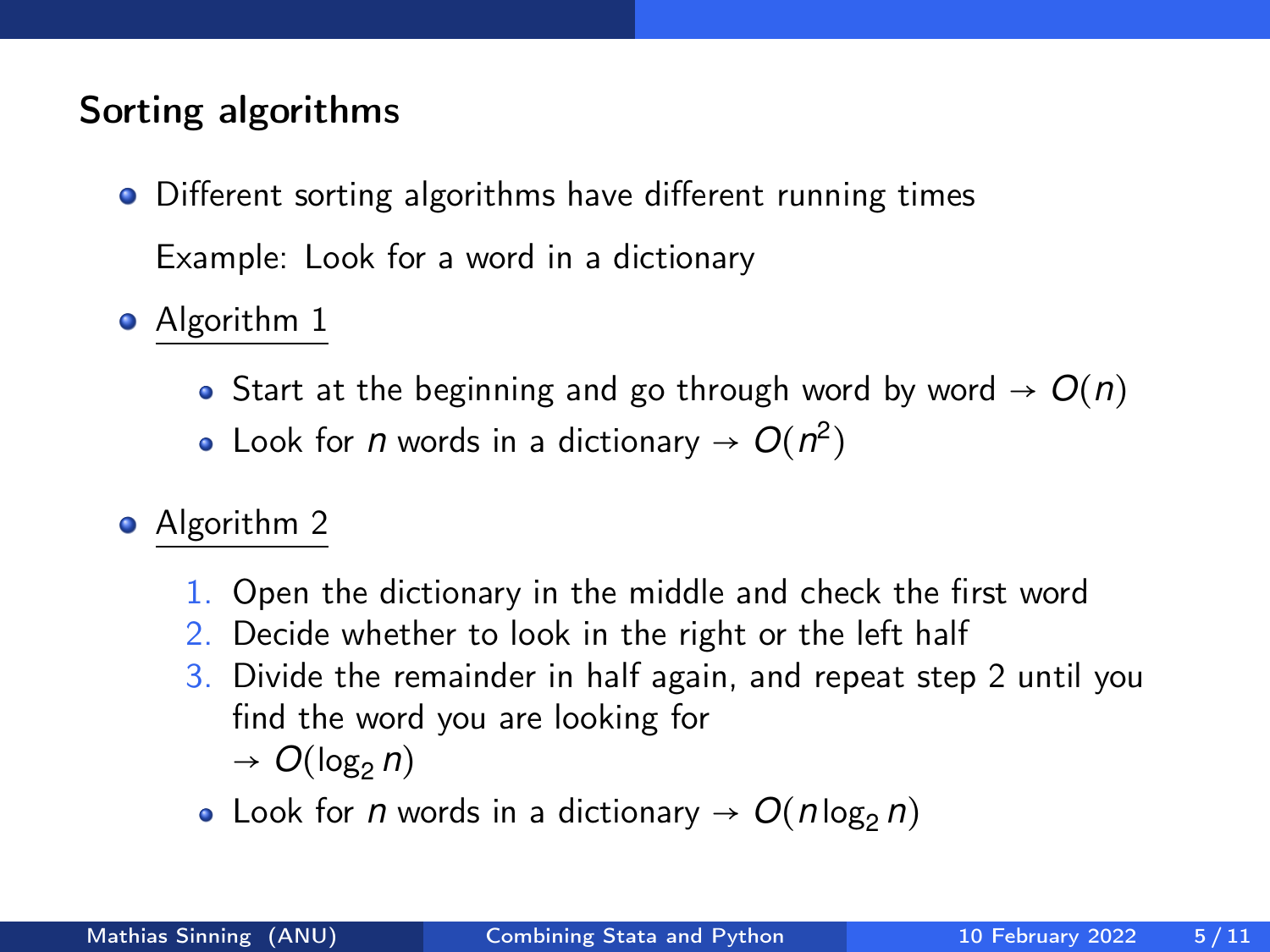#### **Example:** ktau.ado vs. py ktau.ado

```
program py_ktau, rclass
        version 16.1
        syntax varlist(min=2 max=2) [if] [in]
        marksample touse
        local var1: word 1 of `varlist'
        local var2: word 2 of `varlist'
        python: calctau("`var1'", "`var2'", "`touse'")
        display as txt " Kendall's tau: " as res r(tau)
        local tau=r(tau)
        return scalar tau_b=`tau'
end
version 16.1
python:
from sfi import Data, Scalar
from scipy.stats import kendalltau
def calctau(var1, var2, touse):
        x = Data.get(var1, None, tous)y = Data.get(var2, None, touse)
        Scalar.setValue("r(tau)", kendalltau(x,y)[0])
end
```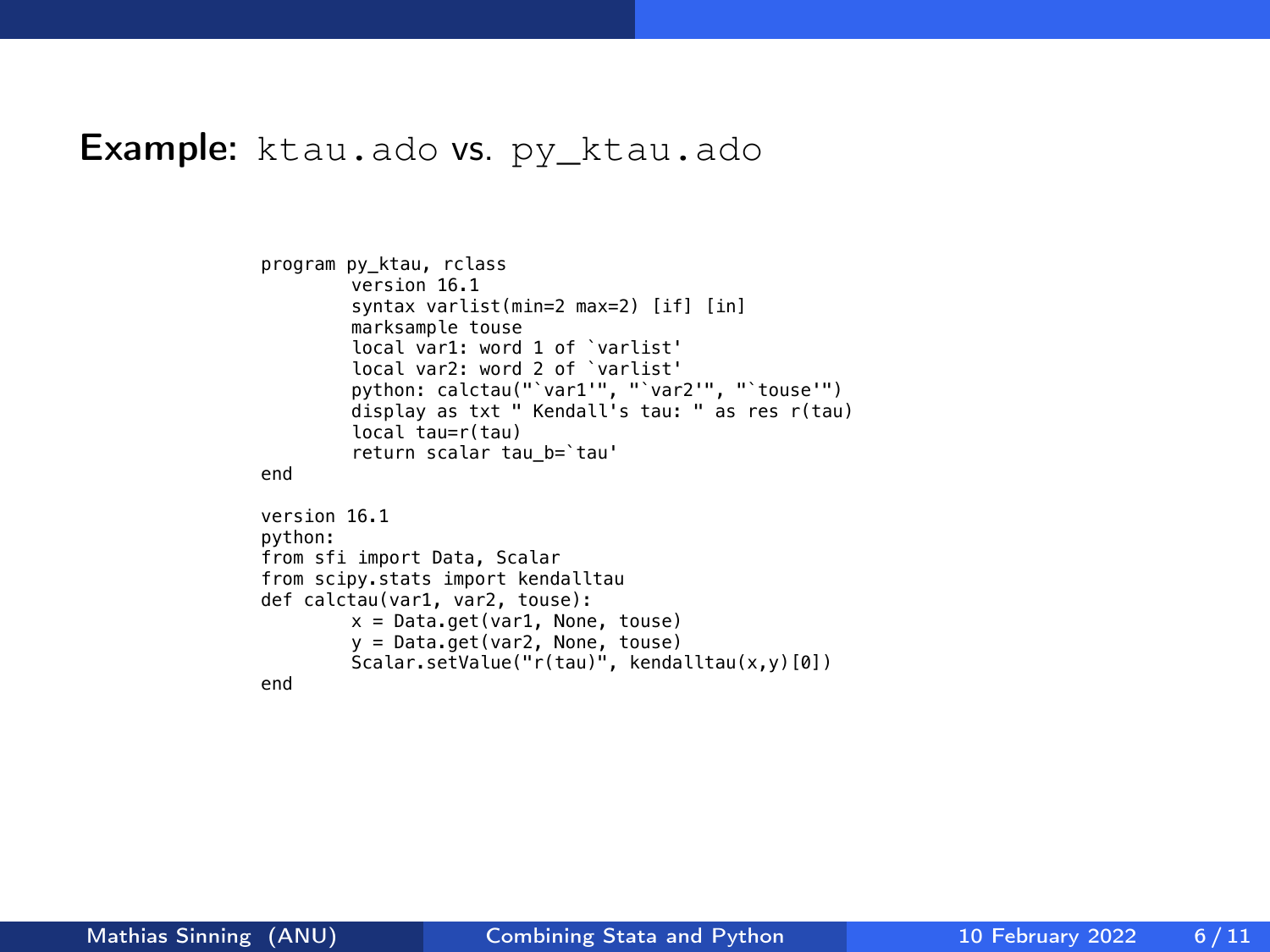## Example: ktau.ado vs. py\_ktau.ado

. foreach obs in 100 1000 10000 {

| 2.   | qui {               |                    |  |  |  |
|------|---------------------|--------------------|--|--|--|
| 3.   |                     | timer clear 1      |  |  |  |
| 4.   | timer clear 2       |                    |  |  |  |
| 5.   | forvalues i=1/100 { |                    |  |  |  |
| 6.   |                     | clear              |  |  |  |
| 7.   |                     | set obs 'obs'      |  |  |  |
| 8.   |                     | g x=runiform()     |  |  |  |
| 9.   |                     | g y=runiform()     |  |  |  |
| 10.  |                     | timer on 1         |  |  |  |
| 11.  |                     | ktau x v           |  |  |  |
| 12.  |                     | timer off 1        |  |  |  |
| 13.  |                     | timer on 2         |  |  |  |
| 14.  |                     | py_ktau x y        |  |  |  |
| 15.  |                     | timer off 2        |  |  |  |
| 16.  |                     | ł                  |  |  |  |
| 17.  | Y                   |                    |  |  |  |
| 18.  | timer list 1        |                    |  |  |  |
| 19.  | timer list 2        |                    |  |  |  |
| 20.} |                     |                    |  |  |  |
| ı:   | 0.21 /              | $100 =$<br>0.0021  |  |  |  |
| 2:   | 0.12 /              | $100 =$<br>0.0012  |  |  |  |
| ı:   | 1.09/               | 100 =<br>0.0109    |  |  |  |
| 2:   | 0.13 /              | $100 =$<br>0.0013  |  |  |  |
| ı:   | 70.36/              | $100 =$<br>0.7036  |  |  |  |
| 2:   | 0.49<br>$\prime$    | 100<br>0.0049<br>= |  |  |  |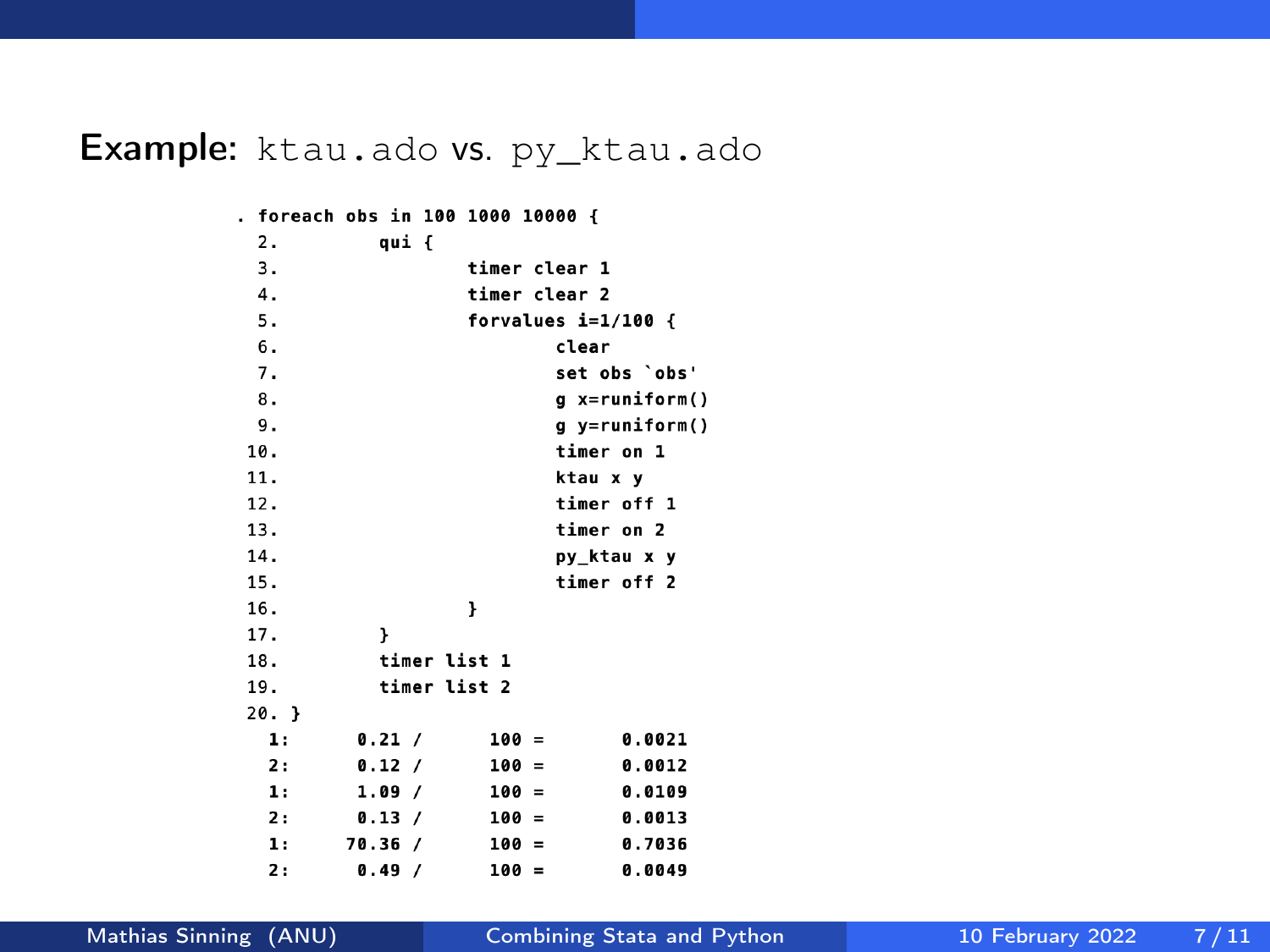#### Example: ktau.ado vs. py\_ktau.ado

```
. forvalues i=1/100 {
 2.timer on 1
 \overline{3}.
          permutation1 y, group(d) correlation(.7)
         timer off 1
 \mathbf{A}.
          timer on 2
 5.6.permutation2 y, group(d) correlation(.7)
          timer off 2
 7<sub>1</sub>8. \}. . . . . . . . . . . . . . . . . . .
                           . . . . . . . . . . . . . . . . . . .
                                                            . timer list
  1:9.78 / 100 =0.0978
  2:4.75/100 =0.0475
```
timer clear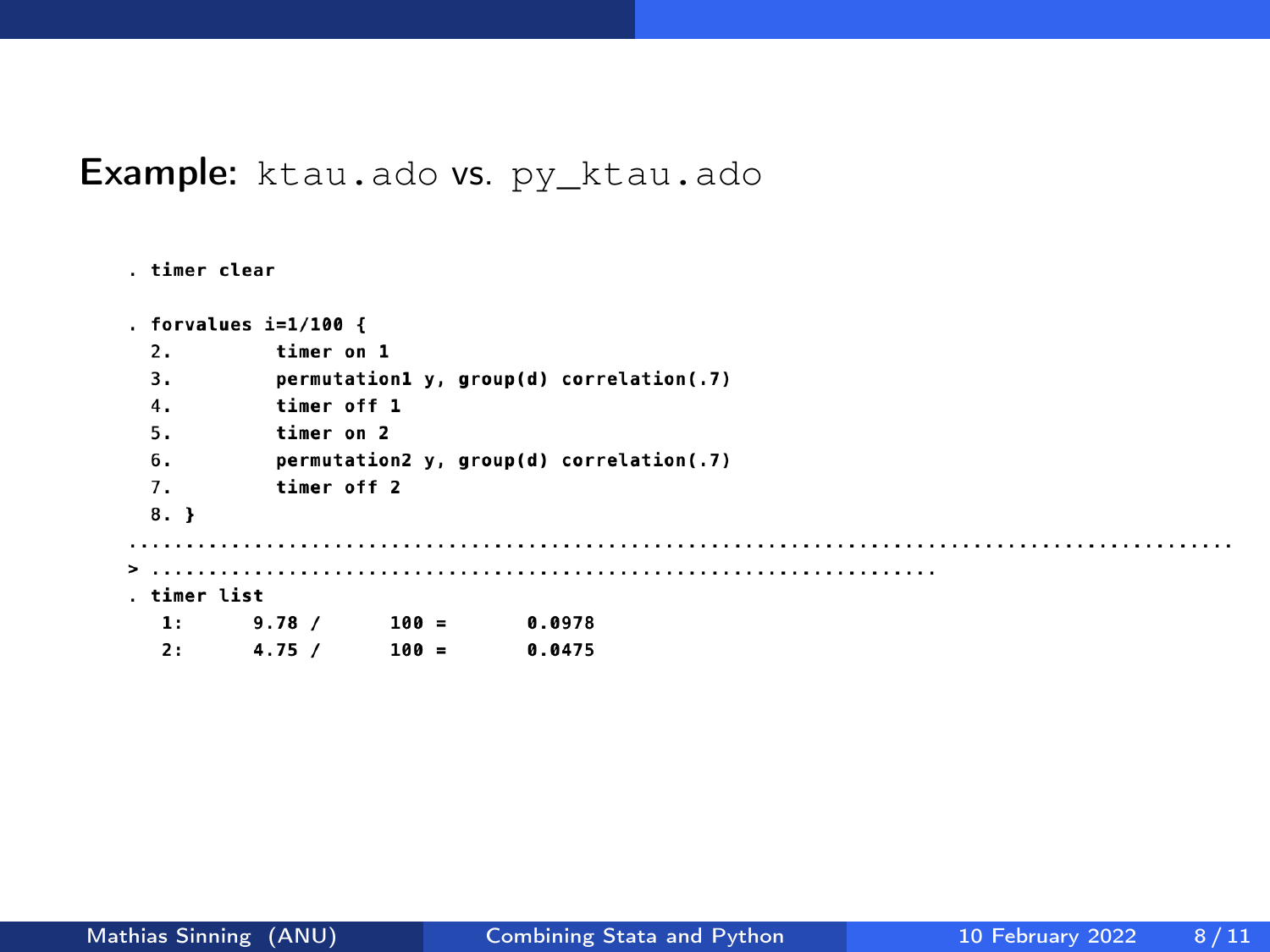#### profiler

```
. profiler on
. permutation1 y, group(d) correlation(.7)
\blacksquare. profiler report
permutation1
     \mathbf{1}0.023 permutation1
pctile
      \overline{2}0.008 pctile
_parsewt
     \overline{\mathbf{2}}0.001 _parsewt
label
     \overline{\mathbf{2}}0.001 label
ktau
    12
           0.006 ktau
    12
        0.022 ktau2var
    120.001 resupr
           0.029 Total
egen
    24
           0.012 egen
findfile
    24
           0.001 findfile
_gcount
    24
           0.034 gcount
gsort
      \mathbf{1}0.028 gsort
unabbrev
           0.000 unabbrev
      \overline{\mathbf{3}}Overall total count =119
Overall total time = 0.137 (sec)
```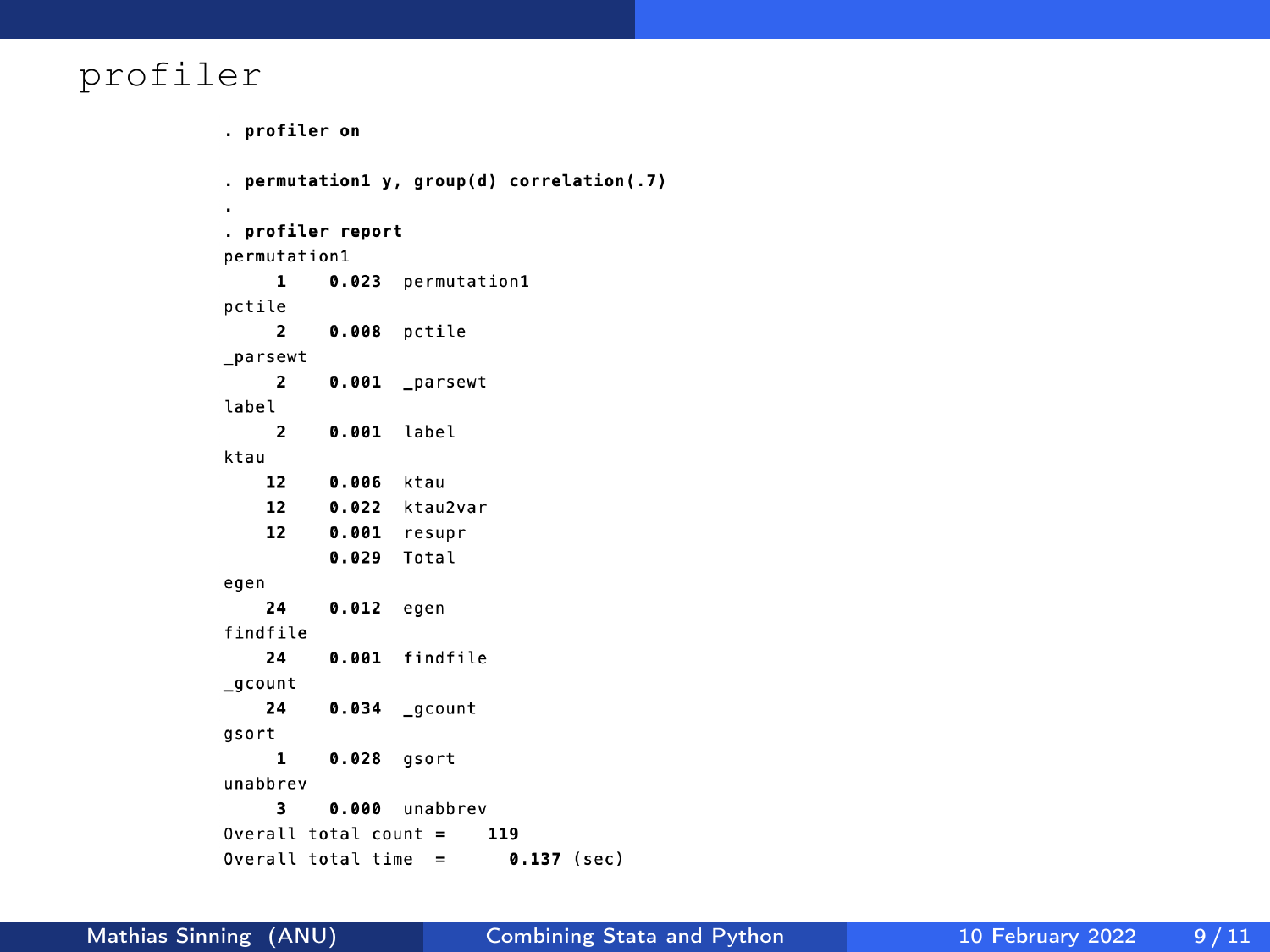#### profiler

```
. profiler clear
. profiler on
. permutation2 y, group(d) correlation(.7)
\cdot. profiler report
permutation2
           0.028 permutation2
     \mathbf{1}pctile
     \overline{2}0.009 pctile
parsewt
     \overline{2}0.001 parsewt
label
      \overline{2}0.001 label
py ktau
    24
           0.014 py_ktau
gsort
      \mathbf{1}0.027 qsort
unabbrev
      \overline{\mathbf{3}}0.000 unabbrev
Overall total count =35
Overall total time = 0.080 (sec)
```